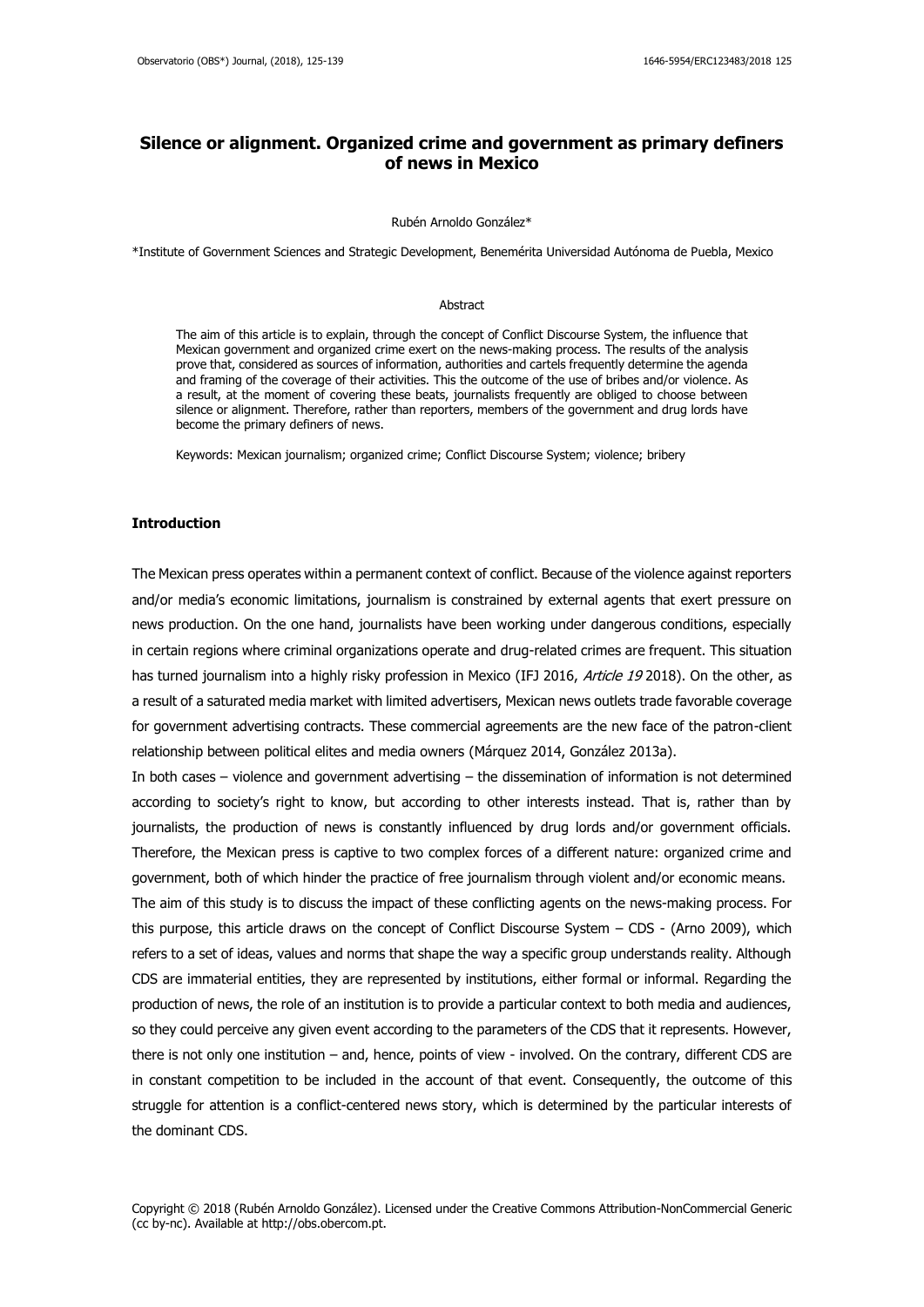Based upon this framework, and using Mexico as a case study, this paper analyses drug cartels and political authorities as institutions that embody particular Conflict Discourse Systems (organized crime and government, respectively). By so doing, these institutions will be considered as sources of information for journalists, because both of them seek to impose their own story on the news and, thus, influence the coverage of their activities. It is important to mention that this is a theoretical proposal, which is built on previous findings taken from a vast review of literature. For this reason, rather than presenting first-hand empirical evidence, this inquiry discusses the implications of the aforementioned CDS for the news-making process.

This study also contributes to the understanding of the influence that sources exert on the practice of journalism. That is, the academic literature consistently stresses that, rather than reporters, sources are the primary definers of news content (e.g. Sigal 1986, Manning 2001). This is the result of their capability to exploit their symbolic and informative resources (Manning 2001:19-20). On this subject, the inquiry of sources has focused on relatively formal institutions such as government, political parties or armed forces (see for instance Berkowitz and Beach 1993, Voyer et al. 2013, Kim and Jahng 2016), yet other informal sources like organized crime have not been sufficiently studied.

Although there is an increasing interest in other forms of power to determine the media agenda in Mexico, such as the use of violence and/or money (e.g. Schneider 2011, González 2013a, Relly and González 2014, Holland and Ríos 2015), these works draw their conclusions from anecdotal or descriptive evidence, rather than developing an overarching explanation for such a complex process as the influence of sources. In this regard, the originality of this proposal is that it pulls together the evidence of previous studies, and takes it to a higher level of abstraction. Thereby, creating a single explicative framework.

The document is organized as follows: the first section is focused on defining the concept of the Conflict Discourse System. The second presents a basic literature overview on the history of violence against journalists in Mexico, and of government advertising. The following section discusses the implication of these CDS for the news-making process in Mexico. Finally, there are some concluding remarks.

# **Conflict Discourse System**

The aim of this section is to define and explain the concept of Conflict Discourse System (Arno 2009). However, before doing so, it is worth discussing two fundamental issues that will allow us to understand this framework: the news as a constructed reality and the news as a conflict-centered message. Both topics will provide the context in which the CDS develops.

The ultimate goal of news reporting is to make sense of the world we live in, but this is only possible through the vision of journalists. Therefore, a news story is the outcome of a set of filters that shape the raw information in order to transform it into a message (Allan 2004:53-55). These filters represent the whole process of planning, reporting, editing and of packaging facts. Nevertheless, instead of a first-hand account of reality, in many cases the reported fact is actually a 'created' fact. This is because reporters tend to rely on specific sources that provide information, which is biased most of the times, since it only represents those sources' own points of view (Iggers 1999, Seib 2004, Berkowitz 2009). Thus, rather than a mere reflection of reality, news is a 'constructed reality' (Schudson 1989).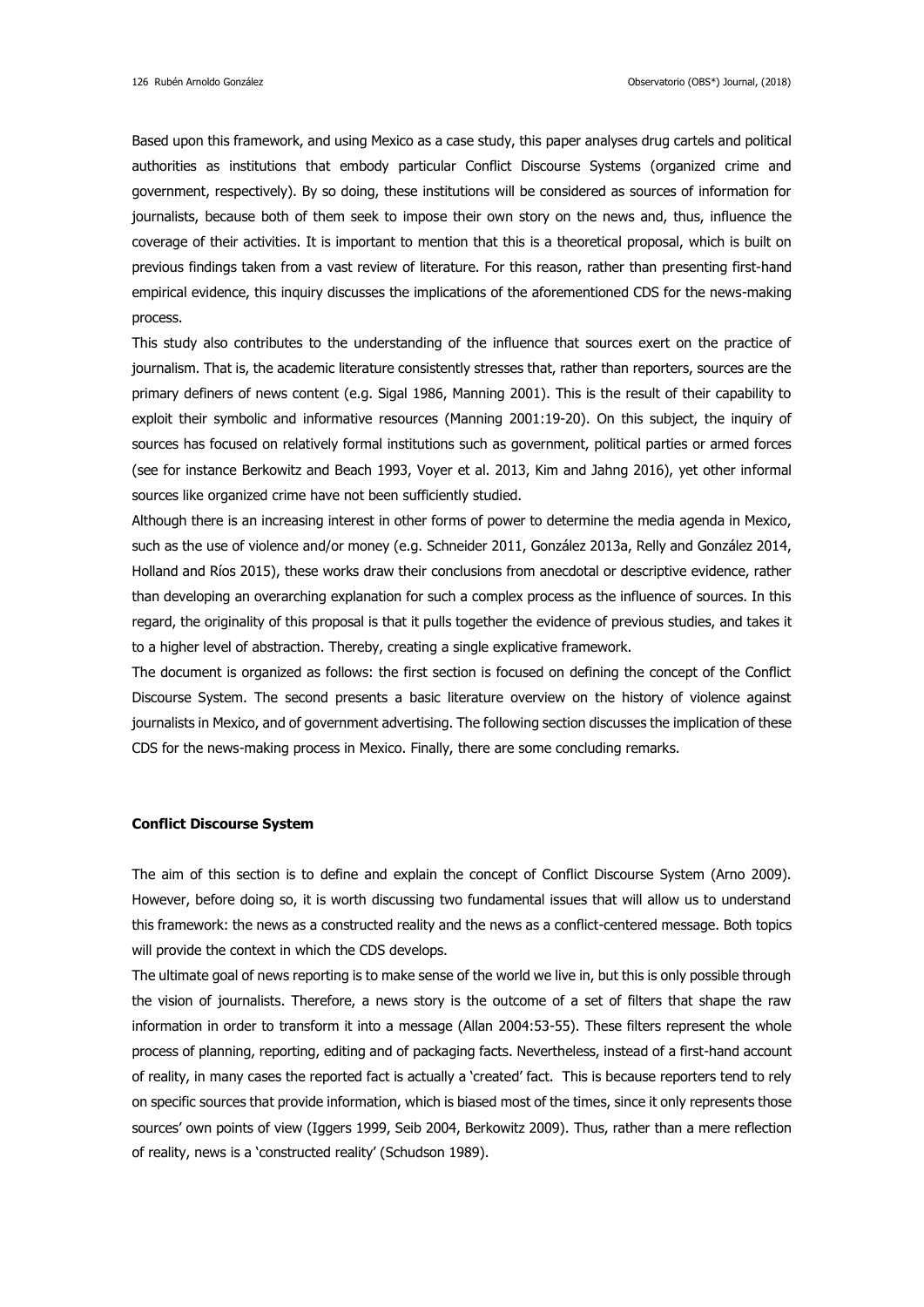This idea is closely connected with the notion of news as a conflict-centered message. Since we live in a conflictive world, journalists must cover conflictive situations on a regular basis and, hence, the media has become the arena where conflicts are discussed (Allan 2004, Okunna 2004). Therefore, news stories represent accounts of – actual or perceived – threats and disorders. Nonetheless, members of the audience are only interested in those conflicts that may affect their own interests. In other words, news consumers tend to pay greater attention to news about collective and close conflicts, rather than to those perceived as individual and distant (Priest 2005, Arno 2009, Tumber 2009).

Due to the constant interest in conflict-centered messages, media owners have constantly exploited the commercial potential of this kind of content. Thus, it is a journalistic commonplace that 'bad news' is always 'good news', at least in economic terms (Chibnall 1980, Okunna 2004, Tumber 2009). But beyond the mere commercial realm, reporting on conflicts involves certain ethical concerns: very often, journalists emphasize the dramatic or violent aspects of the event, to the detriment of a more accurate and balanced account. As a result, news workers might act as mouthpieces of a source, openly take a side or, even worse, create a sense of conflict through – for instance – the 'he said she said logic' (Chibnall 1980, Allan 2004, Tumber 2009).

Based upon the notions of news as a constructed reality and news as a conflict-centered message, it is possible to fully understand Arno's (2009) concept of the Conflict Discourse System. According to him, the origin of this framework is the Civic Consensus News Scenario (CCNS), which is the most basic way to explain how an event is transformed into a news story. The CCNS is integrated by three factors: the event, the media and the citizen. The first element basically represents the situation that took place, which was covered by a journalist, and diffused amongst the audience afterwards. In this scheme, the media play a surveillance role when they publish or broadcast useful information. In so doing, through the diffusion of civic-oriented information, news outlets suggest rational solutions for public affairs. As a result, the informed citizen acts appropriately in personal and political issues; for instance, voting on the day of elections or paying taxes (Arno 2009: 40-42).

The CCNS is supposed to rely on both reporters' and citizens' rational choices in terms of news production and consumption, respectively. For that reason, it assumes a general consensus between the interests of media and their audience. Therefore, every aspect of reality that news workers cover is the outcome of an evaluation of its newsworthiness. However, this judgment is based upon journalistic values that, to a certain extent, are shared with society. In other words, journalists are expected to acknowledge what the audience needs – or even wants - to know and, hence, provide that information accordingly (Arno 2009, Sambrook 2016).

Taking the CCNS as a starting point, Arno (2009: 42-50) elaborates the Conflict Discourse System (CDS) illustrated in Figure 1. The CDS model does not eliminate the CCNS, rather it overcomes its limitations: whilst the latter provides rational information for rational decisions, the former provides the identity of the actors. Furthermore, the interaction between media and audience does not take place in a bubble, but instead within a specific social context that determines the values of the news stories, and the receiver's interpretation of those messages.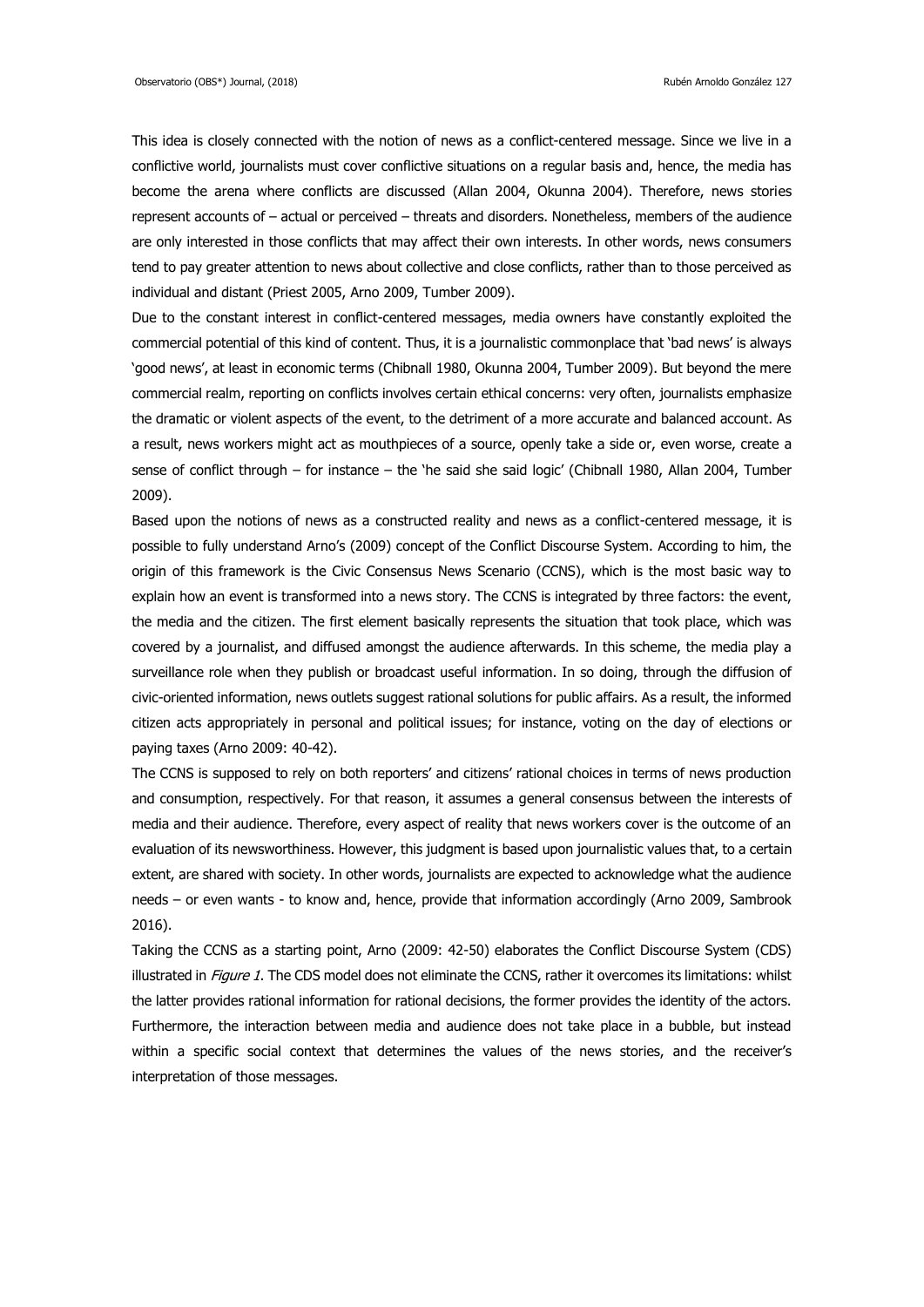

**Figure 1:** Conflict Discourse System. Adapted from Arno (2009).

According to the CCNS, journalists and audiences are homogeneous groups and, thus, tend to share a common set of cultural insights. The CDS model, however, assumes that those groups are also integrated by different subgroups that are in a continuous state of conflict with one another. For that reason, communities have developed diverse institutions – both formal and informal – to deal with these conflicts. Those institutions represent a Conflict Discourse System, because they offer their members a set of values, beliefs, images, prejudices, knowledge, and so forth. In simpler terms, a CDS is an immaterial entity represented by institutions, whose members share a common way to define themselves and understand the world.

Regarding Figure 1, a CDS is a specific social context that has a twofold impact on the CCNS. Firstly, it determines the way a journalist perceives, understands, evaluates and transmits the information that he or she collects from the field. Secondly, it shapes the audience's interpretation of each news story. That is, the CDS acts as a mediator between reality/event and media and audience. Nonetheless, there are several CDS influencing the process at a time, not just one. However, since each one of them struggles to impose their view on both reporter and receiver, then, the interaction between different CDS could be either conflictive or collaborative. Therefore, as a result of the CDS influence, journalists can choose to emphasize either conflict or consensus between communities and/or institutions, or even ignore the issue.

In more concrete terms, any given news report should include at least two sides of the story. For instance, an account of a demonstration may include a list of the protesters' demands, and a summary of the effects on traffic. Both versions came from two different CDS, which are represented by two different institutions: organizers of the protest and the police department, respectively. According to its editorial line, a certain news outlet may stress one side to the detriment of the other, whilst another may even decide not to cover the event at all.

Journalists produce news stories. For that reason, their work must rely on diverse sources of information, which may be individuals or organizations. As the embodiment of a CDS, an institution could be considered a source as well, because it produces information that news outlets use as an input for content production. Due to the wide array of sources that a reporter can use, and the limited access to media that most of those sources actually have, there is a constant struggle to attract reporters' attention. In other words, different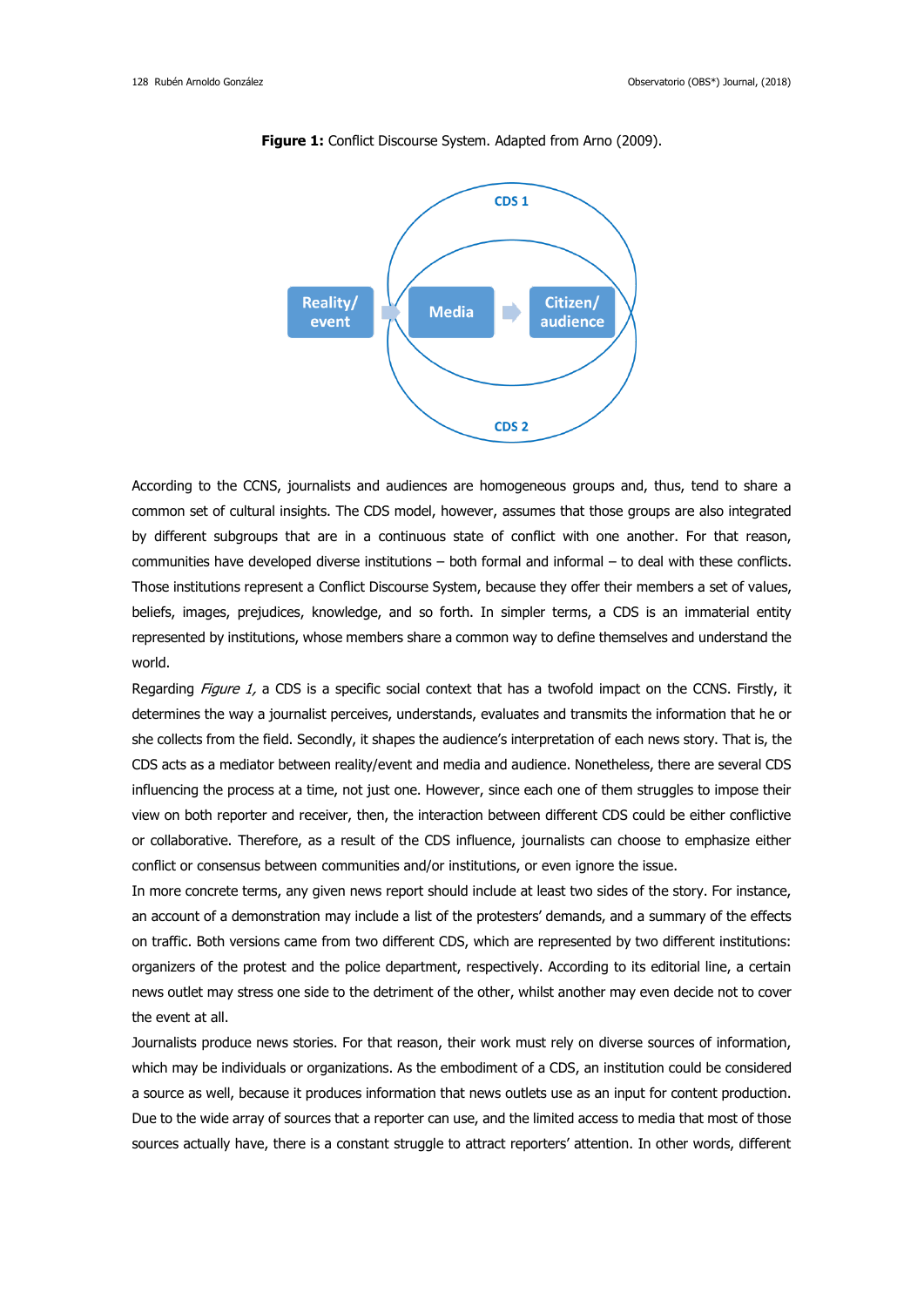CDS are compelled to compete in order to get publicity within an increasingly saturated marketplace of ideas (Priest 2005, Berkowitz 2009, Arno 2009).

In so doing, a CDS depends on its 'source power', which is built upon its resources to actively participate in the agenda management process (Barlow, Barlow and Chiricos 1995, Berkowitz 2009). Such resources may be the access to useful and ready-to-print information, expertise on the field, authority, and money. Therefore, the fittest CDS – through its institutions - will determine not only the information that will be covered by journalists, but also the framing. That is, it will impose both the issues and the spin. As a result, it legitimizes its own discourse of truth, which represents the measure by which the relationship between the event and the journalistic account is evaluated (Seib 2004, Arno 2009).

Going back to the previous example, it might be the case that several local small businesses (book stores, coffee shops…) were affected during the demonstration. However, since they were not organized as a group with a proper spokesperson, their version may have been neglected or even ignored by media. On the contrary, protestors and police are used to interact with reporters on a regular basis, and know how to get coverage.

News is a constructed reality and it is built upon the journalist-source relation. Nonetheless, this relation is constantly and carefully negotiated, because each actor seeks to achieve a particular interest: the reporter needs information and the institution publicity (Berkowitz 2009). In order to fulfil their daily quota of news stories, reporters ought to cultivate good relations with the most important sources, which will supply the information that they demand (Arno 2009). Despite this, an excessive dependence on institutionalized sources to the detriment of a proper journalistic investigation pushes the media to become the mouthpieces of those sources. Even if the provided information would meet the standards that news workers require, it will not be free from the CDS bias (Berkowitz 2009, González 2016). For that reason, "news is, after all, not what journalists think, but what their sources say" (Sigal 1986:26). This statement summarizes the core argument of this article: Mexican press is frequently constrained by organized crime and government authorities, which are competing CDS whose institutions exert pressure on news workers through violence and/or bribes.

# **Violence Against the Press and Government Advertising**

According to different reports, both academic and journalistic, Mexico is one of the most dangerous countries in the world for journalism and, hence, freedom of press is very limited (Estévez 2010, Hernández and Rodelo 2010, Schneider 2011, Relly and González 2014, Holland and Ríos 2015, IFJ 2016, González and Relly 2016). Even though this is not a new phenomenon, there is a general agreement that it drastically increased with the so-called 'War on Drugs', as declared by the then-president Felipe Calderón at the beginning of his administration in December 2006. From that moment, news about aggressions towards reporters have become common, especially attacks on those who have exposed drug lords and/or political authorities (IFJ 2016, Article 19 2018). The violent acts range from verbal threats, stealing their equipment and beatings, to kidnappings, torture and killings.

Although the number of attacks on news workers is not particularly consistent amongst the diversity of organizations that monitor this phenomenon, all of them found very high levels of violence. For instance,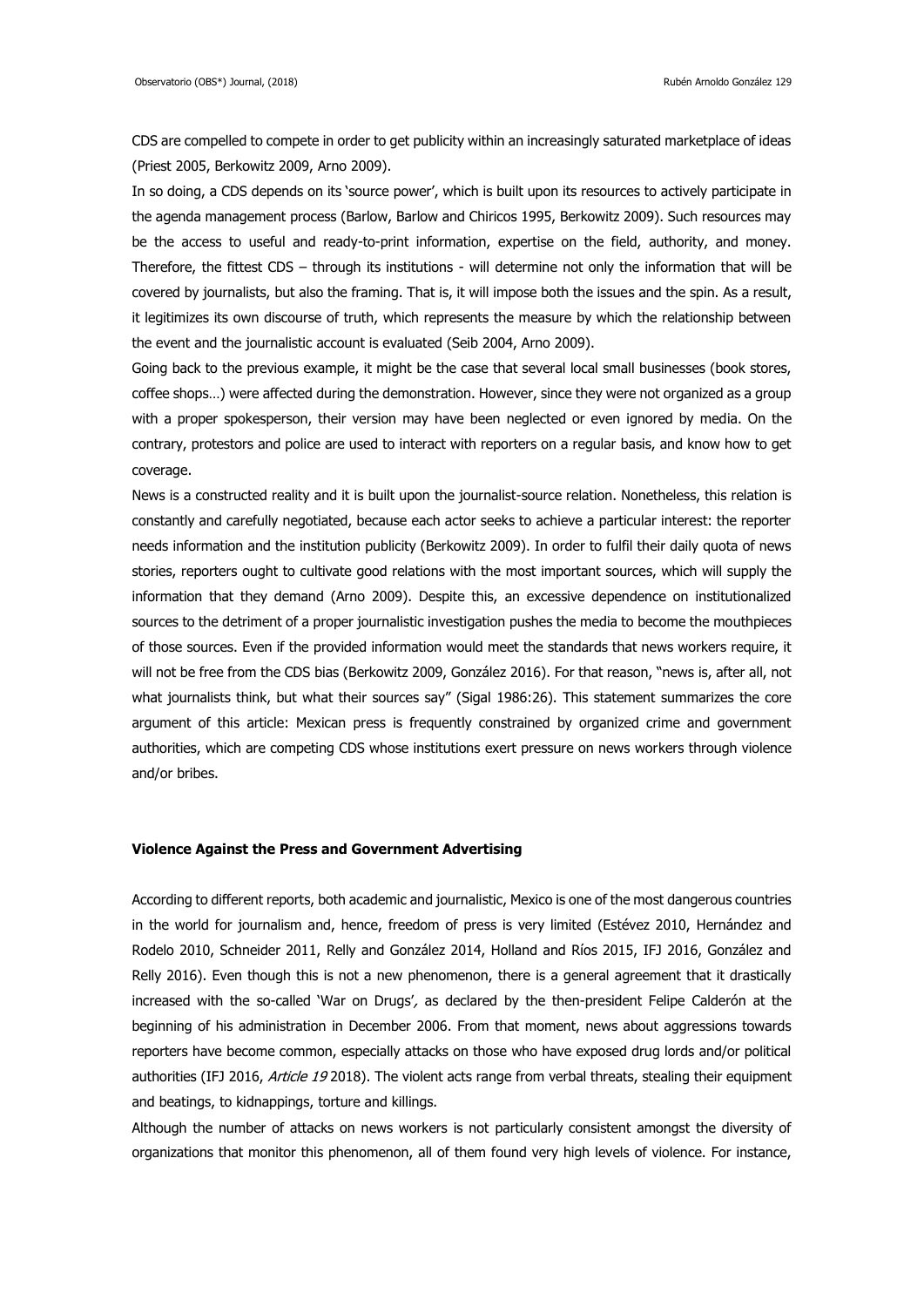the International Federation of Journalists – IFJ - (2016) reports that – from 1990 to 2015 – 120 members of the press have been murdered, positioning Mexico as the third most dangerous country for journalistic practice. On the other hand, the Committee to Protect Journalists – CPJ - (2018) argues that 108 reporters have been killed from 1992 to October 2018. However, only 51 of those crimes can be considered as a direct reprisal for their investigations, whereas in 57 cases the motives are still unclear. Finally, the Human Rights Organization Article 19 (2018) reports 119 assassinations of journalists during the 2000-2018 period, as a possible consequence of their profession.

Despite the inconsistencies regarding their methodological criteria, all of these reports coincide in at least three issues: First, the number of aggressions is significantly high for any modern democracy. Second, most of the victims used to cover stories related to organized crime and/or government corruption. Finally, there is almost a complete impunity regarding those crimes, because the vast majority of them are still not solved, and many were not even properly investigated (Shelley 2001, Waisbord 2002, Estévez 2010, Relly and González 2014, Holland and Ríos 2015, Shirk and Wallman 2015, Márquez 2015, IFJ 2016, Article 19 2018, González and Relly 2016, Brambila, 2017).

In spite of the high number of murdered journalists, previous studies have consistently stressed that violence against the press is not a common practice across the country. In other words, there are specific dangerous areas where news workers face more risks; such as Veracruz, Tamaulipas, Chihuahua or Sinaloa. Since Mexico City is the capital of the country and, hence, the federal government is located there, it was considered a haven for the press (Rodelo 2009, Estévez 2010, Relly and González 2014, Holland and Ríos 2015, Del Palacio 2015; Shirk and Wallman 2015, Article 19 2016, González and Relly 2016, Hughes et al, 2017). This situation changed in August 2015, when the photojournalist Rubén Espinosa was found dead in that city with four other people, all of them tortured and shot to death. He had just moved from Veracruz, where he received several death threats (CPJ 2018). Nevertheless, more recent assassinations during 2018 have taken place in states such as Chiapas and Quintana Roo, which were not previously considered as particularly dangerous spots. This indicates that anti-press violence is becoming an increasingly complex phenomenon and, thus, it can hardly be predicted.

Beyond the mere number of attacks or the region where they took place, aggressions towards journalists have – at least – a threefold set of implications: Individual, organizational, and social. The individual impact of the attacks on media staff is evident, because news workers are the direct victims. Notwithstanding, there are different types of repercussions such as psychological, personal, and professional. The former refer to mental health problems associated with post-traumatic stress, depression, anxiety, and apathy (Estévez 2010, Flores, Reyes and Reidl 2014). The latter are related to, on the one hand, the alteration of personal dynamics (e.g. constant change of phone/mobile number, address, and even city/country of residence). On the other, there is also an impact on the professional routines of the victim (self-censorship, suppressing by-lines, beat swap, increasing use of technology…) (Rodelo 2009, Relly and González 2014, Holland and Ríos 2015, Cottle, Sambrook and Mosdell 2016, González and Relly 2016, Hughes and Márquez 2017).

Regarding the organizational impact of anti-press violence, the most recurrent repercussions are related to the alteration of newsrooms routines. The more frequent changes are, for instance, the decline of investigative journalism, fostered by the implementation of organizational censorship on compromising issues or stories, and the increasing dependence on official press releases (Rodelo 2009, Schneider 2011, Relly and González 2014, Cottle, Sambrook and Mosdell 2016, Hughes and Márquez 2017). As a result,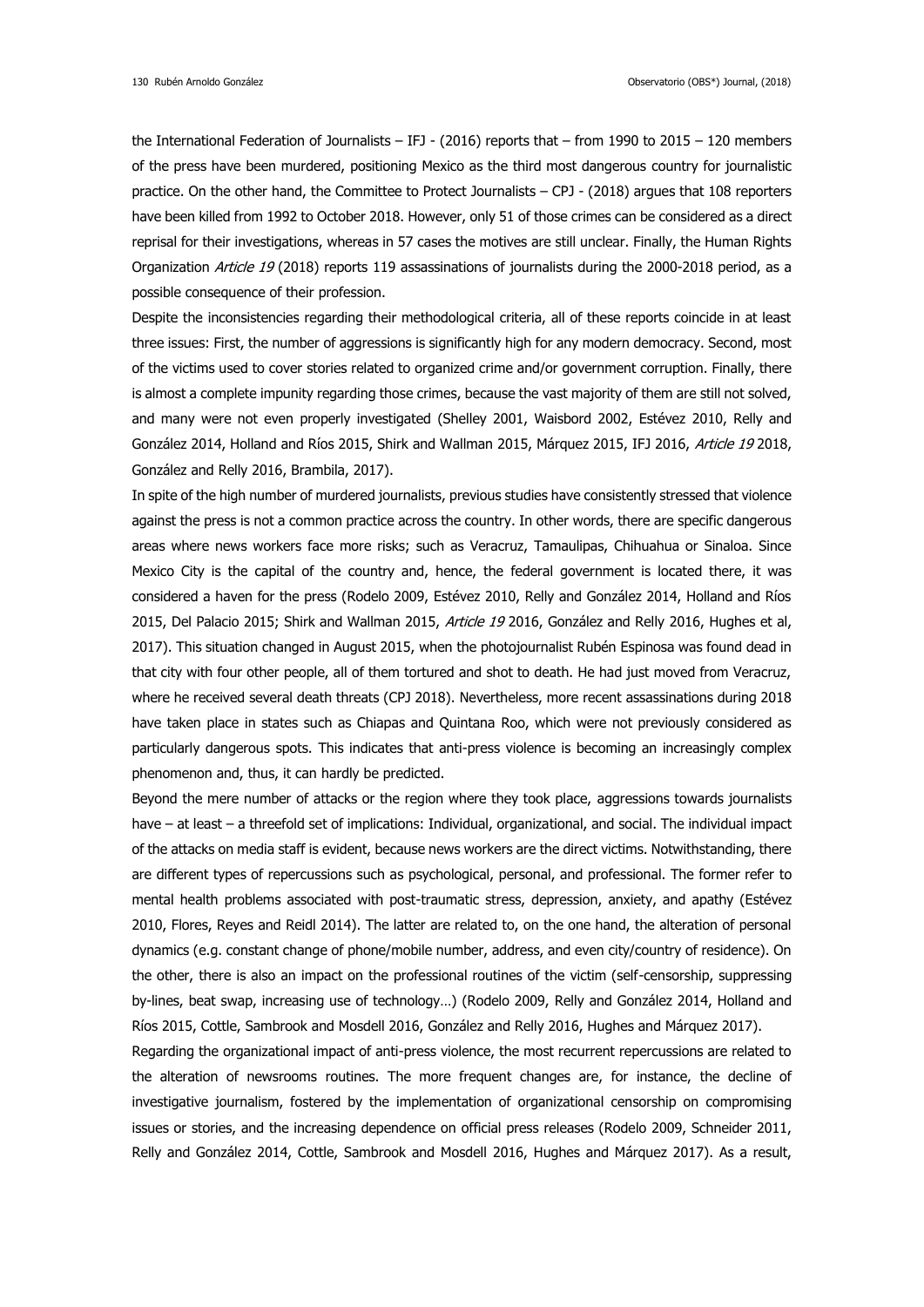media face limited professional autonomy and, hence, an underdeveloped freedom of expression (Garcés and Arroyave, 2017).

Finally, a scarcely documented impact of the violence against reporters is related to its social repercussions. In broad terms, the aforementioned individual and organizational effects of the attacks on the press foster an uninformed citizenry, whose right to know is not fulfilled due to the lack of information about important issues. Since mainstream news outlets cannot perform their expected watchdog role, social media have been gaining relevance as sources of information. However, online content is saturated with fake news and propaganda. This kind of messages also facilitate the erosion of trustworthiness on both media and government and, ultimately, hinder the consolidation of a democratic society (Rodelo 2009, Estévez 2010, González and Relly 2015, Cottle, Sambrook and Mosdell 2016, Hughes and Márquez 2017).

It is important to mention that members of the cartels are not the only attackers. On the contrary, there are several documented cases – such as the aforementioned Rubén Espinosa's murder – in which certain government authorities are the main suspects (WOLA and PBI 2016, Article 19 2018, CPJ 2018). However, as an institution, the government also threatens journalism through more refined means, such as advertising contracts.

The use of government advertising as a means of coercion towards the media is not a new phenomenon, neither in México nor in other developing countries (Waisbord 2002, Di Tella and Franceschelli 2011). Even before the evolution of the concept of government advertising, as it is known today, Mexican political authorities have sponsored friendly media. As a result, news outlets have historically been subject to instrumentalization, and not always against their own will (Rodelo 2009, De León 2011, González 2013a, Márquez 2014).

In normative terms, the aim of government advertising should be to facilitate communication between a government and its constituency, by informing the latter about the performance of the former. This suggests that people have the right to know and authorities have the obligation to inform. In so doing, public servants would boost accountability through this kind of publicity (Ruelas and Dupuy 2013). The rationale of the authorities for having one of these contracts with media is to guarantee that the government, despite the political times, has a permanent presence in the news. By a monthly or yearly investment, the news outlet offers a certain amount of pages, or airtime to the government, so it can diffuse its press releases and advertisements. The amount of public money that each media organization receives depends on its reach and impact (González 2013a, 2013b).

The arrival of these formal agreements between political and media power holders was supposed to inaugurate a renewed and more professional way in which political communications operate in Mexico. Notwithstanding, these agreements have been subjected to a permanent halo of suspicion, as this new class of cooperation did not remain at a commercial level. Since the very beginning, these contracts have been used as a means of coercion towards the media and, as a result of that, they have had an evident impact on the way political agents have been covered by media. That is, this commercial relation generally involves an editorial alignment towards the official discourse (Lawson 2002, Rodelo 2009, De León 2011, Márquez 2014, González 2013a, 2013b).

Negotiating a favorable coverage has had different media actors across the time. Especially during the regime of Institutional Revolutionary Party (Partido Revolucionario Institucional, PRI), politicians used to negotiate coverage directly with reporters, because the latter were able to sell advertising besides reporting.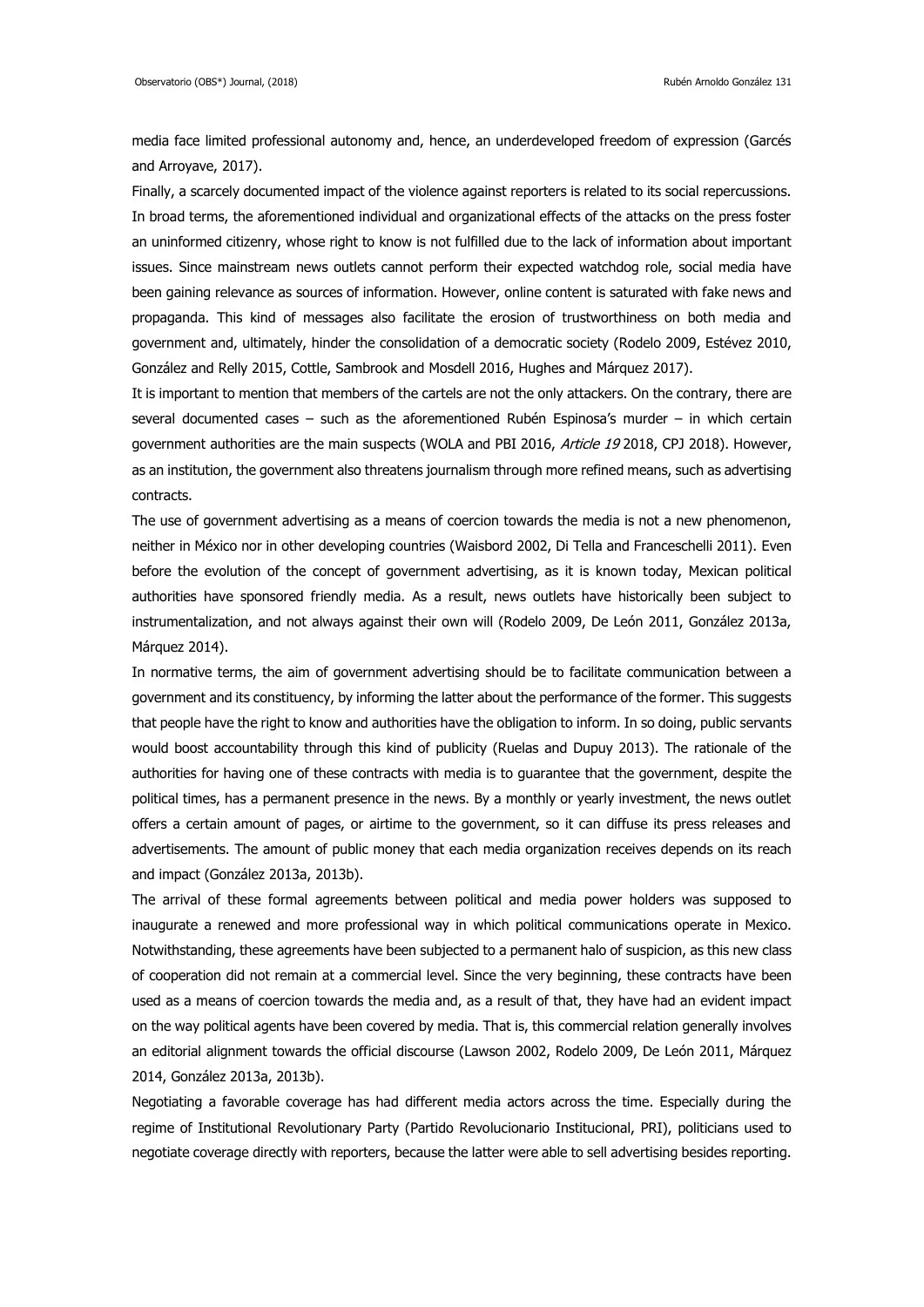Since reporters had to complement their incomes by selling advertising, their pens were compromised because their professional values were put at stake whenever they had to write a story about their customers, who only expected to be treated in a friendly way. In other words, money determined newsworthiness, and economic interest were more important than journalistic interest (Lawson 2002, González 2013a).

However, the weakening of the PRI regime and the opposition victories at local and state level brought a different logic to the journalist-politician relationship, when instead of creating antagonism with the former, the latter started negotiating with their bosses (De León 2011, González 2013a). The political conjuncture strengthened the media owners position by putting them right in front of their customers and, hence, letting them set the new conditions for the official advertising contracts. Notwithstanding, these commercial agreements became instruments of control in both directions: on the one hand, politicians might have lost their influence over individual reporters, but they also gained direct access to director-generals and editors, who actually decide which information is published or not. Despite this, although media owners may have set advantageous conditions for these kinds of contracts, news outlets proved to be economically weak to survive without government advertising revenues too. In summary, these new official advertising contracts have made the interaction between news organizations and political elites more sophisticated, because their commitment towards a mutually supportive relationship is built upon a mercantile logic (Rodelo 2009, De León 2011, González 2013a, Márquez 2014).

By selectively investing in advertising in news organizations, which could hardly survive otherwise, and which suddenly became friendly towards the official authorities after the injection of public resources, the government has also - in practice - structured the Mexican media market to an important extent (Ruelas and Dupuy 2013). Nevertheless, being rescued by the State was not for free, because it necessarily involved an editorial alignment towards the official discourse. In the short terms, an exchange of advertising revenue for favorable coverage became the rule of the journalist-politician relation. However, this interaction was a matter of power and control mediated by a commercial agreement (Lawson 2002, De León 2011, González 2013a). As discussed in the next section, both government advertising and violence against journalists are constraints on Mexican journalism.

# **Cartels and government as primary definers of news**

The aim of this section is to discuss the implications of the violence against journalists and the government advertising for the captivity of the Mexican press. Journalistic practice in Mexico is captive to two strong Conflict Discourse Systems: organized crime and government, which compete with each other to control the media agenda. As has been said before, the news-making process does not take place in a void. On the contrary, it develops within a specific cultural context. However, due to the complexity of our reality, journalists ought to engage with at least three different sets of ideas and values: those from the audience, sources, and themselves (Seib 2004, Arno 2009). Nonetheless, and despite the expected homogeneity between reporters and audience stressed by the aforementioned Civic Consensus News Scenario, sources of information are the primary definers of news content.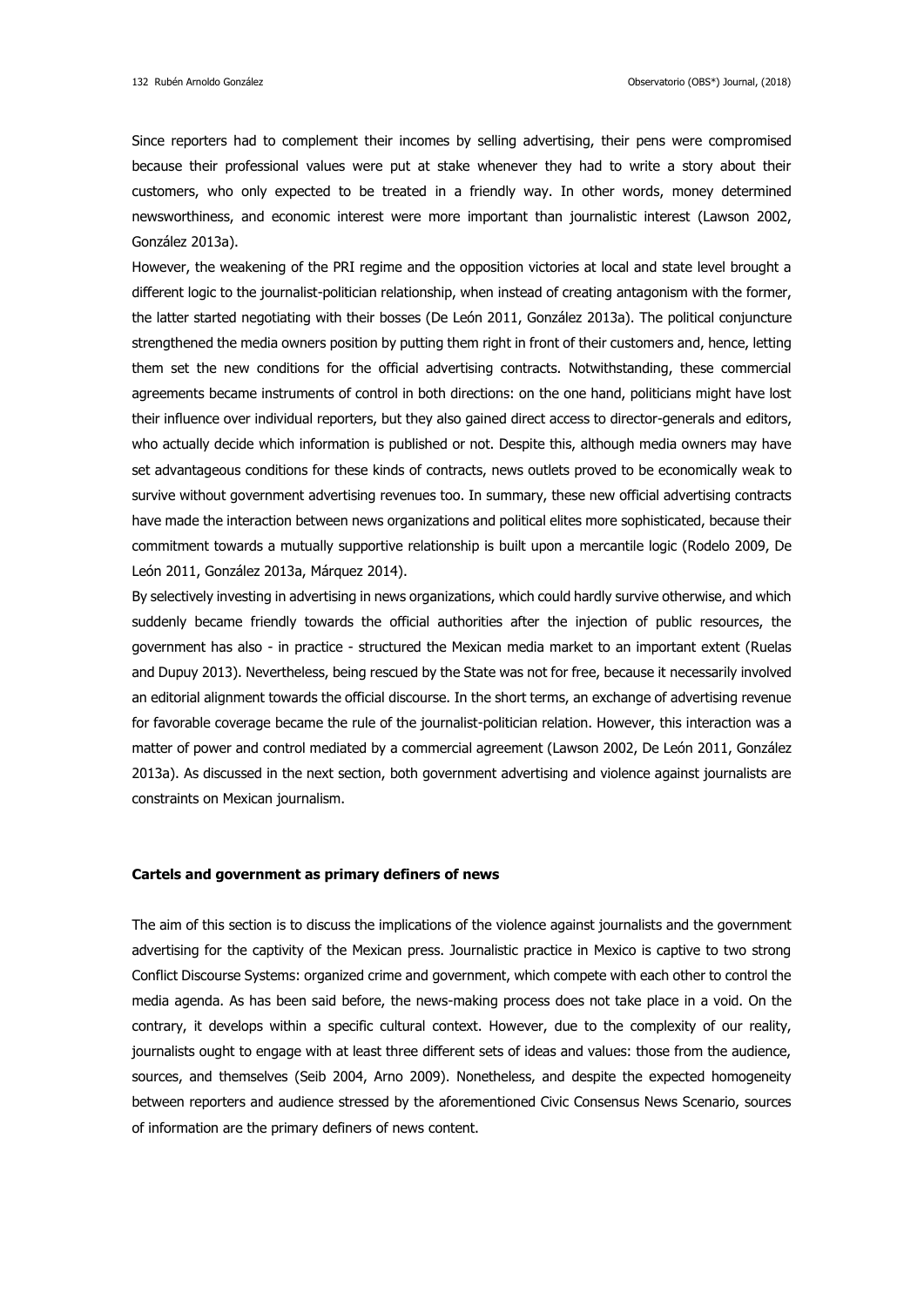1

The salience of sources is evident in the case of the Mexican press, whose content is determined - to a significant extent - by the aforementioned competing CDS. Each one of them exerts its influence through different institutions and means. Thus, the rest of this article will focus on examining this phenomenon. Regarding the first agent, organized crime, it is worth stressing that its massive media attention started in December 2006. At that time, news accounts about drug cartels gained significant prominence, because those reports were published on a daily basis. They were also considered top stories, and the coverage had an evidently spectacular tone (Gómez and Rodelo 2012). Furthermore, under the 'bad news' is 'good news' logic, this kind of content proved to be highly profitable (Schack 2011).

Since then, the coverage of the 'War on Drugs' has undergone transformations. At the beginning, journalists were taken by surprise and, since hardly any of them had any experience covering armed conflicts, they basically adapted certain features of crime news and sports journalism. By doing so, and without proper investigation, reporters emphasized the daily casualties count and the expectation of who was 'winning' the battle. This situation was problematic for the federal government, because its side of the story was neglected. Therefore, the authorities blamed the news outlets, arguing that their reporting was helping the 'bad guys', rather than contributing to the accurate evaluation of the actions taken by the police and army. For that reason, a second phase of coverage was determined by a stricter control of information by the government. This was the breaking point of the battle for the control of media agenda by these competing CDS (Hernández and Rodelo 2010, Reyna 2015, Lozano 2016).

Both of these phases exposed one of the main historic limitations of the Mexican press: the lack of investigative journalism. The absence of proper contextualization and the press release dependency, amongst other factors, fostered a poor understanding of the phenomenon and, thus, a lack of criteria for reporting on these stories. Furthermore, in order to compete for revenues, there was a trend towards the tabloidization of media coverage. By stressing only the gory details, mainstream press clearly tended to emphasize the spectacular angle of the events (Hernández and Rodelo 2010, Schack 2011, Gómez and Rodelo 2012, Reyna 2015, Lozano 2016).

Considering organized crime as a Conflict Discourse System – and specific cartels as sources - offers an explanation for this phenomenon. Members of the cartels quickly understood the agenda management process, which involves having control of the information, framing and timing of the news stories. Their strategy proved to be successful, not only in terms of covering their own activities, but also by making the media adopt their own slang in the news.<sup>1</sup> This was achieved in quite a simple way: bribe or bullet. In other words, the 'source power' of this CDS was built upon its economic resources or, when this was not persuasive enough, the guns did the talking. Therefore, the outcome was either silence or alignment (Hernández and Rodelo 2010, Gómez and Rodelo 2012, Relly and González 2014, Holland and Ríos 2015).

Beyond the bribe or bullet logic, certain drug lords even had some rustic media strategies. For instance, they leaked information to certain reporters and also provided images (videos or pictures), they monitored press coverage and analyzed how they were portrayed by each news outlet, and they even had spokespersons for dealing with journalists (Hernández and Rodelo 2010, Gómez and Rodelo 2012). Notwithstanding, the more violent gangs also used their own crimes as statements, because certain killings

<sup>&</sup>lt;sup>1</sup> For instance, instead of *secuestrado* or *raptado* (both formal synonyms of kidnapped), media referred to that victim as levantado, a term widely used by drug dealers. Another very common word was ejecutado (executed), rather than asesinado (assassinated).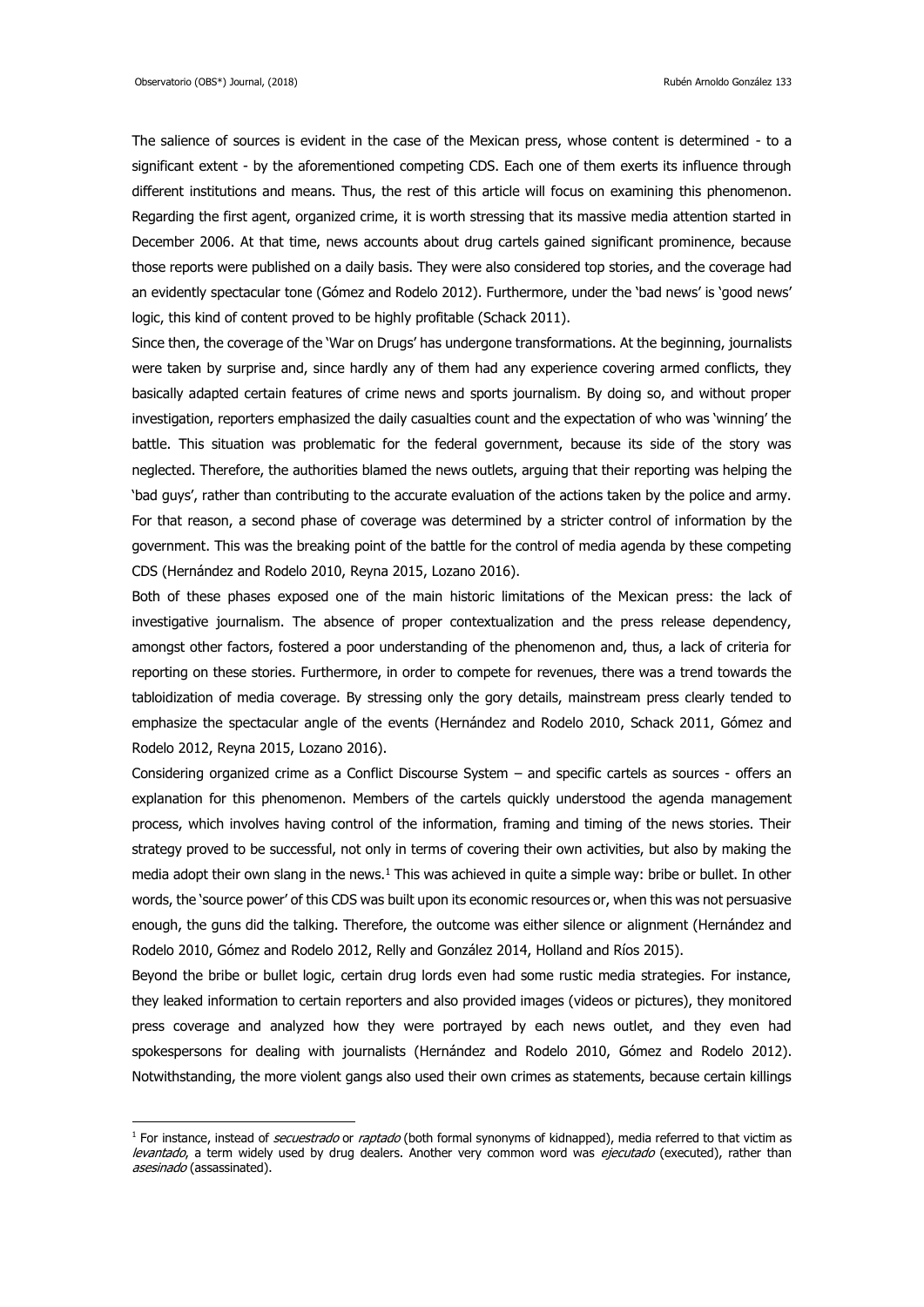were messages as well. Through torture or beheadings of specific victims, most of them displayed in public places, criminals sent messages either to rivals or authorities (Gómez and Rodelo 2012, Relly and González 2014, Shirk and Wallman 2015, Lozano 2016).

Under these circumstances, the coverage of criminal activities represented a dilemma for news outlets. They had to decide whether to publish a story or not. Either way involved a risk. If they exposed a drug lord, they might have faced a violent retribution. If they decided to self-censor the information, the drug lord might have 'rewarded' them with money or something else. However, organized crime is not the only agent that uses violence against journalists. On the contrary, state and local governments utilizes it too. Veracruz, for instance, is one of the places with the most aggressions towards reporters, and many of them are linked to local authorities (Del Palacio 2015, IFJ 2016, WOLA and PBI 2016; Article 19 2018). Nonetheless, the government has other more refined methods to exert pressure on media, such as advertising contracts, which is one of the main features of the second competing CDS that keeps Mexican press captive.

Government advertising is a controversial issue in the relationship between media and political power. As long as there is an advertising contract, Mexican publishers will remain docile. For that reason, these commercial agreements have become a token to trade for favorable coverage. However, this new form of bribery is now negotiated directly between publishers/broadcasters and politicians, leaving individual news workers out of the game. Nonetheless, its purpose remains the same: to influence the news-making process (Rodelo 2009, De León 2011, González 2013a, Márquez 2014, Salazar 2018, Maldonado 2018). Therefore, the differences in coverage and framing could be explained through those differences in advertising investments. This suggests that the more money, the higher and friendlier media attention. In simpler terms, adopting a watchdog or lapdog position towards political elites depends to a significant extent on each news organization's revenues from government advertising, not just on their own goodwill (Rodelo 2009, De León 2011, González 2013a, Márquez 2014, Salazar 2018, Maldonado 2018).

By trading favorable coverage for mere business purposes, notions of balance, fairness and other newsworthiness values become irrelevant (Champagne 2005, Mosco 2009). As diverse studies prove, most of the Mexican media relies on public money (e.g. De León 2011, González 2013a, Espino 2016, Salazar 2018, Maldonado 2018). As a consequence, their newsrooms work under the logic of not making harsh criticism of their advertisers and, hence, not risking contracts. Accepting this kind of intrusion opposes the foundations of the Civic Consensus News Scenario and stresses the relevance of the Conflict Discourse System model. In other words, the news-making process is not solely determined by rational decisions, but by other external interests as well.

In this regard, the 'source power' of the Mexican government is broadly similar to that of organized crime. Both of them utilize their economic strength in order to dominate the agenda management process. In a similar way, political authorities expect either silence or alignment from (paid) news outlets. As a consequence of advertising contracts, news stories are supposed to stress or ignore certain issues, according to the advertiser's interest. Once again, rather than the public interest, it is a powerful external force that determines the media content that the audience receives.

However, this phenomenon did not just suddenly happen overnight. On the contrary, it is the outcome of a set of conditions that fostered it. On the one hand, rather than hinder it, the 'War on Drugs' has proved that organized crime is an influential actor, which – in most of the cases – operates within an environment of almost complete impunity. In addition, the lack of explicit regulations regarding the use of government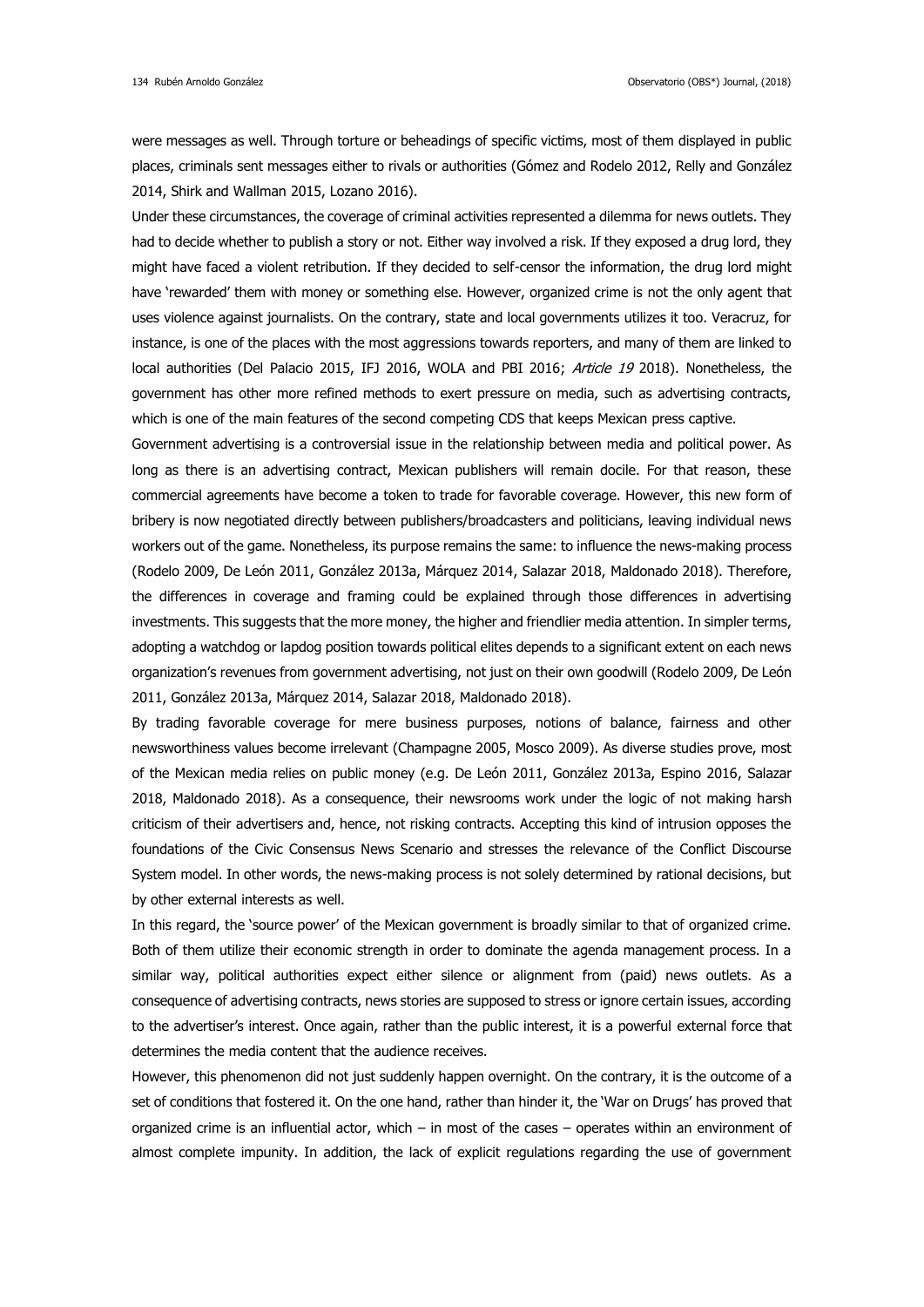advertising, plus an increasingly saturated media market, and a highly fragmented audience, have forced Mexican news outlets to neglect journalistic values in order to – literally – survive.

To sum up, contemporary journalism in Mexico is influenced by two competing CDS, whose successful imposition of issues and frames has a threefold explanation. First, news outlets are economically weak and operate within a highly saturated media market. Besides this, most Mexican journalists are under-paid and work under poor conditions. Since organized crime and the government offer significant amounts of money, both media organizations and individual reporters respond to the interests of these paymasters (Rodelo 2009, De León 2011, González 2013a, Márquez 2014, Maldonado 2018). Second, Mexican journalism is easy prey for these dominant CDS due to its historic limitations, such as a lack of investigative reporting and a high dependency on press releases from sources (Hernández and Rodelo 2010, González 2016, Reyna 2015, Salazar 2018). Third, violence against news workers has become a major issue when covering specific events and stories, especially the 'War on Drugs' or government corruption. The actual risk of suffering an attack affects the decision of whether to publish or not to publish a news report (Gómez and Rodelo 2012, Relly and González 2014, Holland and Ríos 2015, Hughes and Márquez 2017).

Considering this situation, it is clear that "for the news media, the interactional path to both making money and being listened to is not objectivity, but rather the reinforcement of one or the other side's threatened identity" (Arno 2009:177). This is also a feature of an authoritarian media system, in which in order to get legitimization, competing CDS exert overt censorship through different means (Vladisavljević 2015).

### **Conclusions**

The final argument of this article is that the Mexican press is captive to both organized crime and the government. It means that journalistic practice is constrained by those external forces that exert permanent pressure on news production in order to impose their agendas. As a result of that, democracy is undermined because journalists cannot perform their role as watchdogs and, hence, foster accountability. Nonetheless, these CDS are not the only aspects that constrain media's performance, because inherent journalistic limitations also play a significant role. In other words, both exogenous (competing CDS) and endogenous factors (lack of investigative reporting and press release dependence) contribute to hold the Mexican press captive.

Considering organized crime and government as Conflict Discourse Systems facilitates the analysis of the implications of sources for the news-making process. Through their own institutions (specific drug cartels or ministries, respectively), these social entities are in constant conflict regarding the coverage of the 'War on Drugs'. In order to impose their views and values on news stories, they exert pressure via violence and/or money. The expected outcome is either silence or alignment. In this regard, this paper offers a discussion not focused on news organizations per se, but on the conflicting agents around them. That is, besides the product of a process, news is also the outcome of a conflict between competing sources.

Furthermore, through the adaptation of the Conflict Discourse System framework, this document contributes to the explanation of the cartels and government authorities as primary definers of news. That is, this article fosters a better understanding of the pressure that sources exert on the journalistic practice, especially those which are informal such as drug lords. Nonetheless, the theoretical nature of this proposal still requires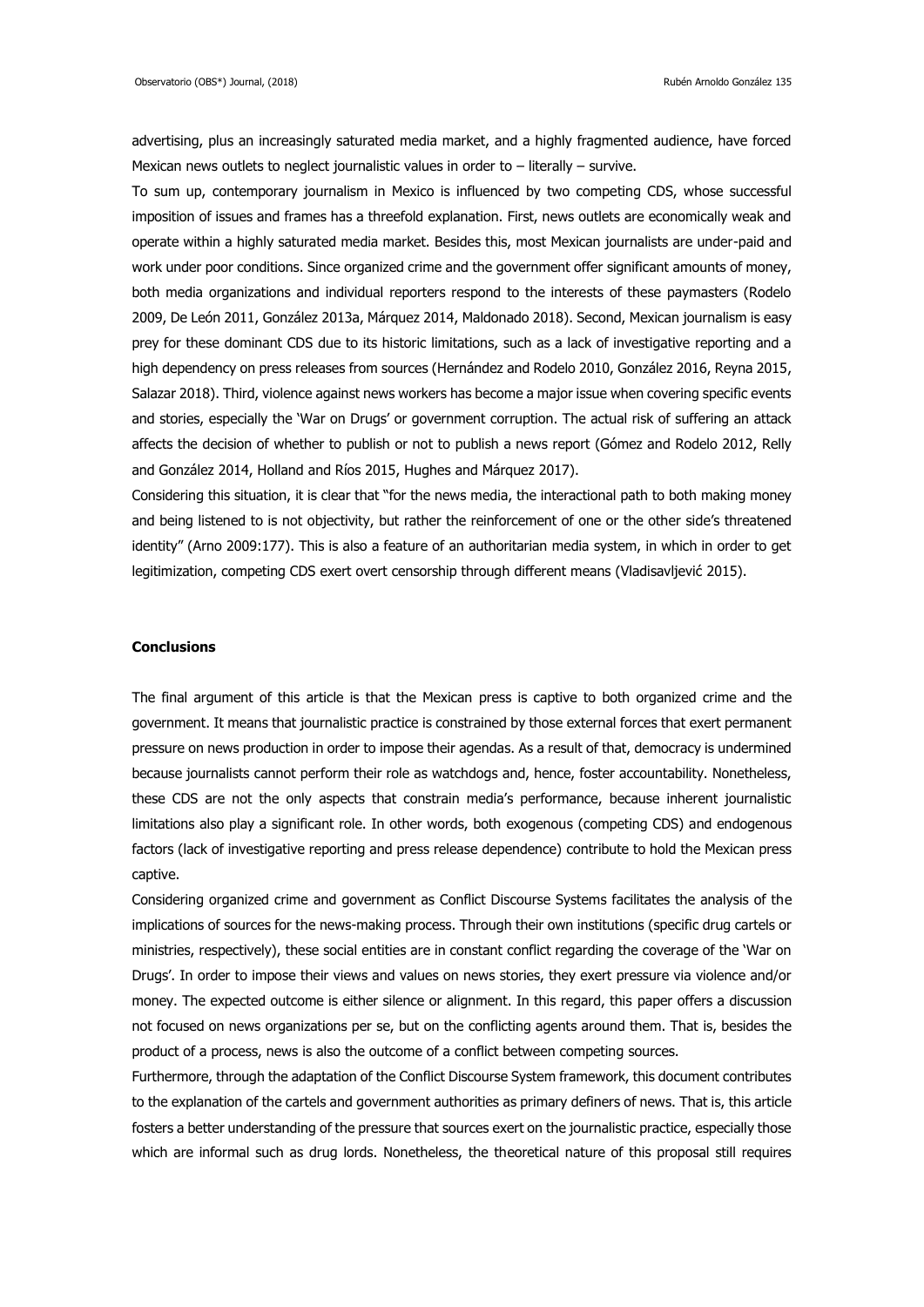further fieldwork. In other words, this analysis represents only the first step towards a more robust research program, which would provide empirical evidence of specific cases to support this argument.

#### **Funding**

This research has been funded by the Autonomous University of Puebla, through the Research and Postgraduate Studies Vice-chancellor (Vicerrectoría de Investigación y Estudios de Posgrado, VIEP).

#### **References**

Allan, S. (2004). News culture. U.K.: Open University Press.

- Arno, A. (2009). Alarming reports: Communicating conflict in the daily news (Vol. 1). U.S.A: Berghahn Books.
- Article 19. 2018. *Periodistas asesinados en México*. Retrieved October 2018 from https://articulo19.org/periodistasasesinados/
- Barlow, M. H., Barlow, D. E. and Chiricos, T. G. (1995). Economic conditions and ideologies of crime in the media: a content analysis of crime news. Crime and Delinguency, 41(1), pp 3-19.
- Berkowitz, D. A. and Beach, D. W. (1993). News Sources and News Context: The Effect of Routine News, Conflict and Proximity, Journalism and Mass Communication Quarterly, 70(1), pp 4-12
- Berkowitz, D. A. (2009). Reporters and their sources. In K. Wahl-Jorgensen and T. Hanitzch (eds.), The handbook of journalism studies (pp. 103-115). U.S.A.: Routledge.
- Brambila, J. (2017). Forced silence: Determinants of journalists killings in Mexico's states. 2010-2015. Journal of Information Policy, 7, pp 297-326
- Champagne, P. (2005). The "double dependency": The journalistic field between politics and markets. In R. Benson, and N. Erik (eds.), *Bordieu and the journalistic field* (pp. 48-63). UK: Polity Press.
- Chibnall, S. (1980). Chronicles of the gallows: the social history of crime reporting. In H. Christian, The sociology of journalism and the press (pp. 179-217). U.K.: University of Keele.
- Committee to Protect Journalists, (CPJ). 2018. Journalists Killed in Mexico Between 1992 and 2018/Motive Confirmed or Unconfirmed. Retrieved October 2018 from [https://cpj.org/data/killed/?status=KilledandmotiveUnconfirmed%5B%5D=Unconfirmedandtype](https://cpj.org/data/killed/?status=Killed&motiveUnconfirmed%5B%5D=Unconfirmed&type%5B%5D=Journalist&cc_fips%5B%5D=MX&start_year=1992&end_year=2018&group_by=year) [%5B%5D=Journalistandcc\\_fips%5B%5D=MXandstart\\_year=1992andend\\_year=2018andgroup\\_b](https://cpj.org/data/killed/?status=Killed&motiveUnconfirmed%5B%5D=Unconfirmed&type%5B%5D=Journalist&cc_fips%5B%5D=MX&start_year=1992&end_year=2018&group_by=year) [y=year](https://cpj.org/data/killed/?status=Killed&motiveUnconfirmed%5B%5D=Unconfirmed&type%5B%5D=Journalist&cc_fips%5B%5D=MX&start_year=1992&end_year=2018&group_by=year)
- Cottle, S., Sambrook, R. and Mosdell, N. (2016). Reporting dangerously. Journalist killings, intimidation and security. UK: Palgrave McMillan
- De León, S. (2011). Comunicación pública, transición política y periodismo en México: el caso de Aguascalientes. Comunicación y Sociedad, 15, pp 43-69.
- Del Palacio, C. (2015). Periodismo impreso, poderes y violencia en Veracruz 2010-2014. Estrategias de control de la información. Comunicación y Sociedad, 24, pp 19-46.
- Di Tella, R. and Franceschelli, I. (2011). Government Advertising and Media Coverage of Corruption Scandals. American Economic Journal: Applied Economics, 3(4), pp 119-151.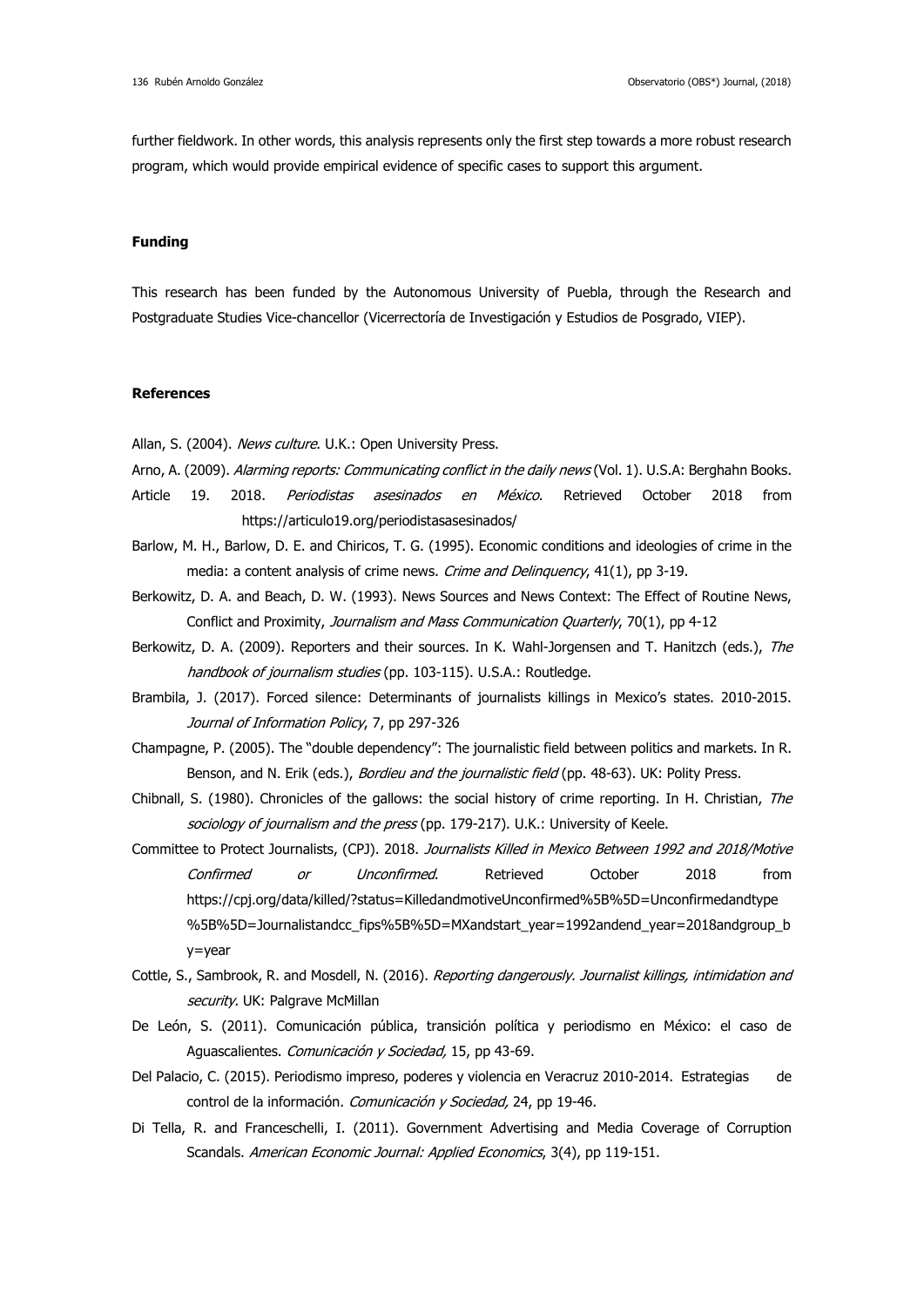- Espino, G. (2016). Periodistas precarios en el interior de la República mexicana: atrapados entre las fuerzas del mercado y las presiones de los gobiernos estatales. Revista Mexicana de Ciencias Políticas y Sociales, 28, pp 1-31.
- Estévez, D. (2010). Protecting press freedom in an environment of violence and impunity. U.S.A: Wilson Center for International Scholars; Trans-Border Institute; University of San Diego.
- Flores, R., Reyes, V. and Reidl, L. M. (2014). El impacto psicológico de la guerra contra el narcotráfico en periodistas mexicanos. Revista Colombiana de Psicología, 23(1), pp 177-193.
- Garcés, M. and Arroyave, J. (2017). Autonomía profesional y riesgos de seguridad de los periodistas en Colombia. Perfiles latinoamericanos, 25(49), pp 1-19.
- Gómez, G. and Rodelo, F. (2012). El protagonismo de la violencia en los medios de comunicación. In G. Rodríguez (coord.), La realidad social y las violencias. Zona metropolitana de Guadalajara (pp. 319-351). México: INCIDE; CIESAS; CONAVIM; ITESO.
- González, C. and Relly, J. E. (2016). The practice and study of journalism in zones of violence in Latin America: Mexico as a case study. Journal of Applied Journalism and Media Studies, 5(1), pp 51-69.
- González, R. A. (2013a). Economically-Driven partisanship: Official advertising and political coverage in Mexico: The case of Morelia. Journalism and Mass Communication, 3(1), pp 14-33.
	- Lattitude and continuity in Mexican journalism. Germany: Lambert Academic Publishing.
- \_\_\_\_\_\_\_\_. 2016. Investigative journalism in Mexico: Between ideals and realities. The case of Morelia. Estudios sobre el Mensaje Periodístico, 22(1), pp 343-359.
- Hernández, M. E. and Rodelo, F. (2010). Dilemas del periodismo mexicano en la cobertura de "La Guerra contra el Narcotráfico": ¿Periodismo de guerra o de nota roja?. In Z. Rodríguez (coord.), Entretejidos comunicacionales. Aproximaciones a objetos y campos de la comunicación (pp. 193- 228). México: Universidad de Guadalajara.
- Holland, B. E. and Ríos, V. (2015). Informally governing information: how criminal rivalry leads to violence against press in Mexico, Journal of Conflict Resolution, 61(5), pp 1095-1119.
- Hughes, S. and Márquez, M. (2017). Examining the practices that Mexican journalists employ to reduce risk in a context of violence. *International Journal of Communication*, 11, pp 499-521.
- Hughes, S. et al. (2017). Expanding influences research to insecure democracies. Journalism Studies, 18(5), pp 645-665.
- Iggers, J. (1999). Good news, bad news. USA: Westview Press.
- International Federation of Journalists (IFJ). 2016. Journalists and media staff killed 1990-2015: 25 years of contribution towards safer journalism. Belgium: IFJ.
- Kim, Y. and Jahng, M. R. (2016). Who frames nuclear testing? Understanding frames and news sources in the US and South Korean news coverage of North Korean nuclear testing. The Journal of International Communication, 22(1), pp 126-142.
- Lawson, C. H. (2002). Building the fourth estate. Democratization and the rise of a free press in Mexico. USA: University of California Press.
- Lozano, J. C. (2016). El acuerdo para la cobertura informativa de la violencia en México: un intento fallido de autorregulación. Comunicación y Sociedad, 26, pp 13-42.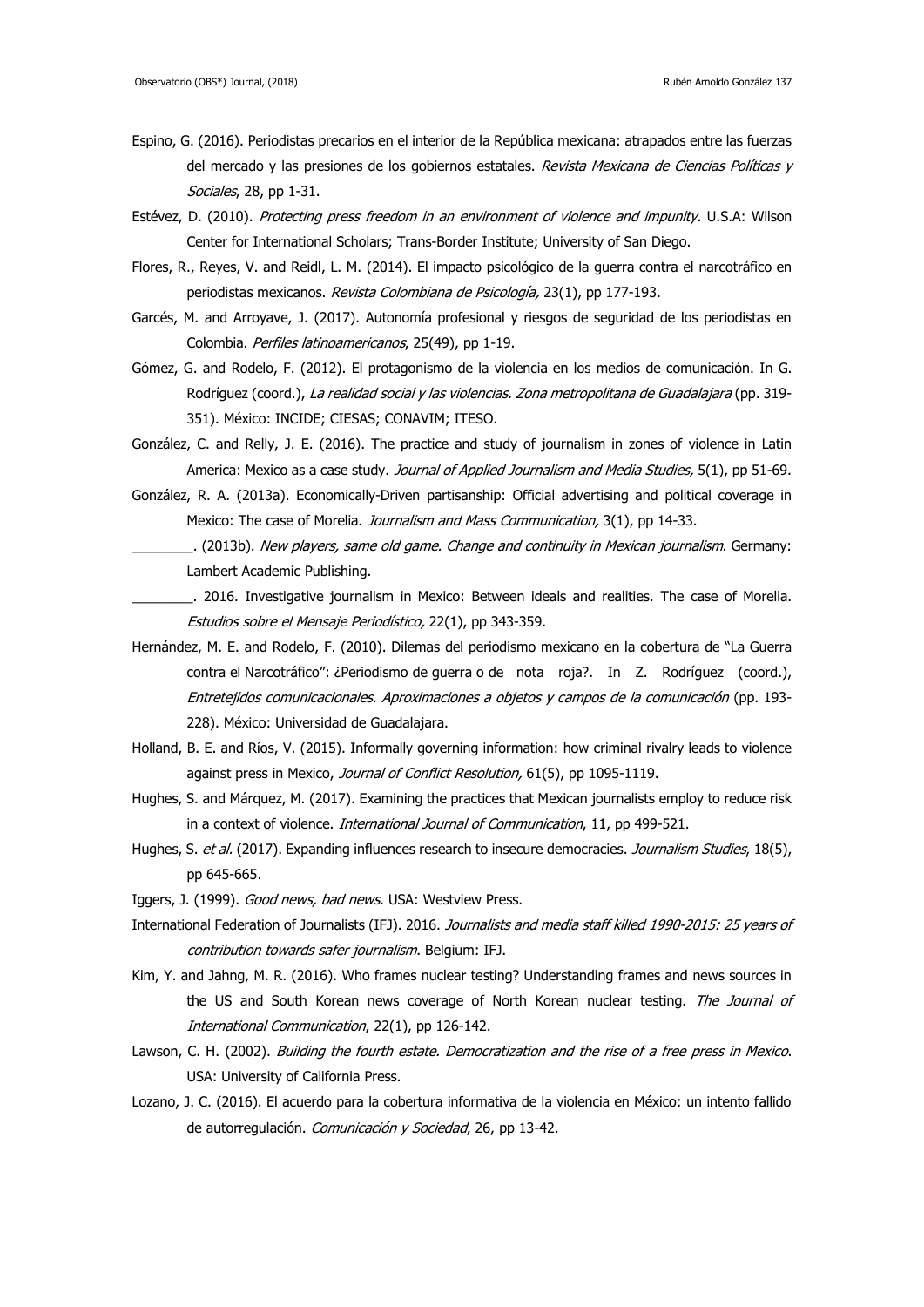- Maldonado, P. (2018). El salario de los periodistas, el ancla a su participación en las redes de clientelismo mediático. Global Media Journal México, 15(28), pp 1-16.
- Manning, P. (2001). News and news sources: A critical introduction. U.K.: Sage.
- Márquez, M. (2014). Professionalism and journalism ethics in post-authoritarian Mexico: perceptions of news for cash, gifts, and perks. In W. Wyatt (ed.), The ethics of journalism: individual, institutional and cultural influences (pp. 55-63). U.K.: I.B. Tauris; Reuters Institute for the Study of Journalism, University of Oxford.
- \_\_\_\_\_\_\_\_. (2015). El impacto de la violencia criminal en la cultura periodística posautoritaria: La vulnerabilidad del periodismo regional en México. In C. Del Palacio (coord.), Violencia y periodismo regional en México (pp. 15-47). México: Juan Pablos Editor.
- Mosco, V. (2009). The political economy of communication. U.K.: Sage.
- Okunna, C. S. (2004). Communication and conflict: a commentary on the role of the media. Africa Media Review, 12(1), pp 7-12.
- Priest, S. H. (2005). Risk reporting. Why can't they ever get it right?. In S. Allan (ed.), Journalism: critical issues (pp. 199-209). U.K.: Open University Press.
- Relly, J. E. and González, C. (2014). Silencing Mexico: A study of influences on journalists in the Northern states. The International Journal of Press/Politics, 19(1), pp 108-131.
- Reyna, V. H. (2015). ¿El estado más seguro de la frontera? Periodismo, poder e inseguridad pública en Sonora. In C. Del Palacio (coord.), Violencia y periodismo regional en México (pp. 365-403). México: Juan Pablos Editor.
- Rodelo, F. (2009). Periodismo en entornos violentos: El caso de los periodistas de Culiacán, Sinaloa. Comunicación y Sociedad, 12, pp 101-118.
- Ruelas, A. C. and Dupuy, J. (2013). El costo de la legitimidad: el uso de la publicidad en las entidades federativas. México: Fundar/Article 19.
- Salazar, M. G. 2018. ¿Cuarto poder? Mercados, audiencias y contenidos en la prensa estatal mexicana. Política y Gobierno, 25(1), pp 125-152.
- Sambrook, R. (2016). Reporting in uncivil societies and why it matters. In Cottle, S., R. Sambrook and N. Mosdell, Reporting dangerously. Journalist killings, intimidation and security (pp 17-35). UK: Palgrave McMillan.
- Schack, T. (2011). Twenty-first-century drug warriors: the press, privateers and the for-profit waging of the war on drugs. Media, War and Conflict, 4(2), pp 142-161.
- Schneider, L. (2011). Press freedom in Mexico. Politics and organized crime threaten independent reporting. KAS International Reports, 11, pp 39-55.
- Schudson, M. (1989). The sociology of news production. Media, Culture and Society, 11(3), pp 263-282.
- Seib, P. (2004). *Beyond the front lines. How the newsmedia cover a world shaped by war*. U.S.A.: Palgrave McMillan.
- Shelley, L. (2001). Corruption and organized crime in Mexico in the post-PRI transition'. Journal of Contemporary Crime Justice, 17(3), pp 213-231.
- Shirk, D. and Wallman, J. (2015). Understanding Mexico's drug violence. Journal of Conflict Resolution 59(8), pp 1348-1376.